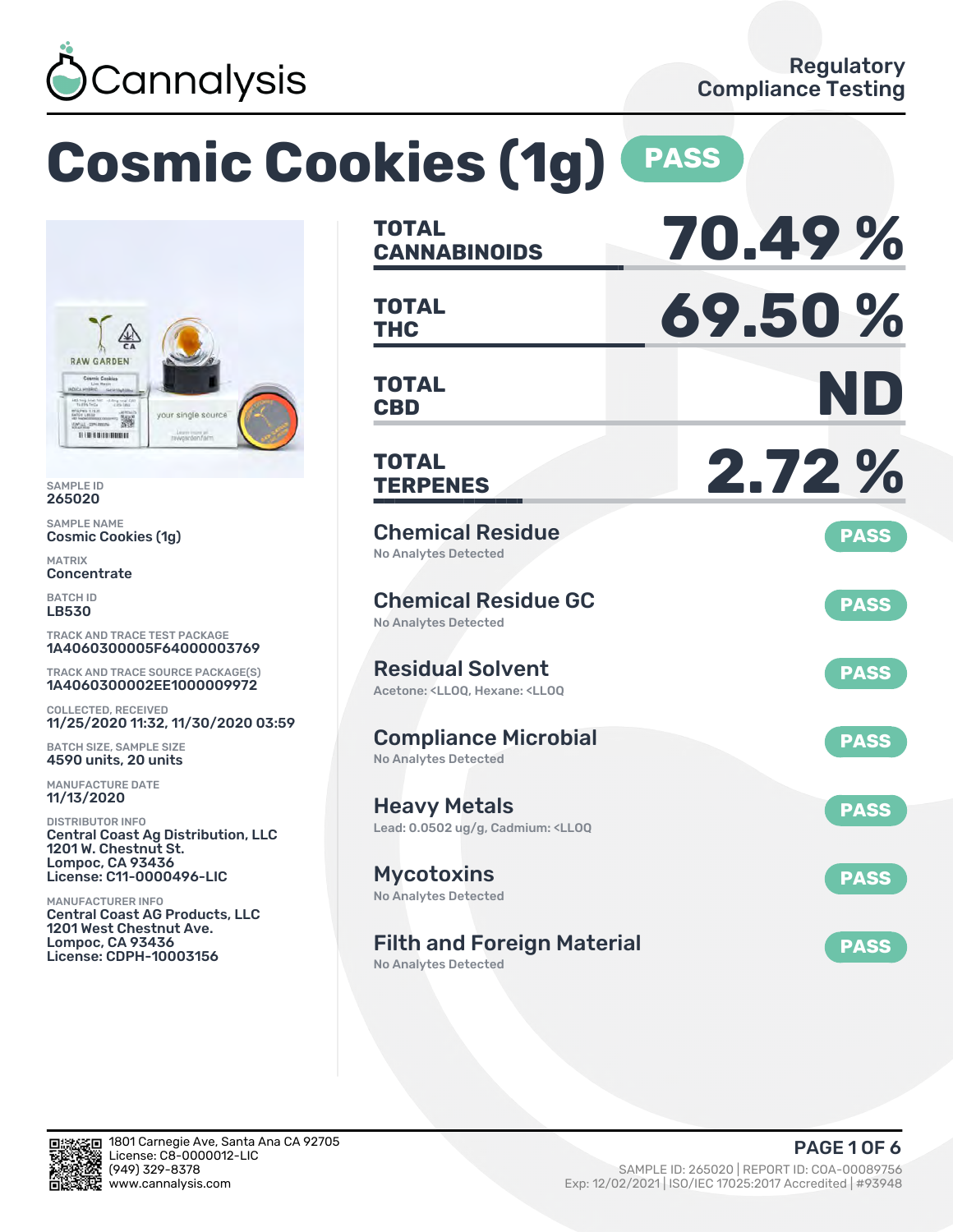

# CANNABINOID ANALYSIS

TOTAL THC,CBD, and CANNABINOIDS value(s) have been decarboxylated.

| TOTAL THC:          | 695.0 mg/g (69.50 %), 695 mg per package |
|---------------------|------------------------------------------|
| TOTAL CBD:          | ND.                                      |
| TOTAL CANNABINOIDS: | 704.9 mg/g (70.49 %)                     |

UNIT OF MEASUREMENT:

|  | Milligrams per Gram(mg/g) |
|--|---------------------------|
|--|---------------------------|

| <b>ANALYTE</b>         | <b>RESULT</b>        | LOD    | <b>LLOO</b> | <b>ANALYTE</b>   | <b>RESULT</b>           | LOD    | LL <sub>00</sub> |
|------------------------|----------------------|--------|-------------|------------------|-------------------------|--------|------------------|
| THCa                   | 764.9 mg/g (76.49 %) | 0.2000 | 0.4000      | CBD <sub>v</sub> | <b>ND</b>               | 0.2000 | 0.4000           |
| D9THC                  | 24.16 mg/g (2.416 %) | 0.2000 | 0.4000      | CBGa             | 6.808 mg/g $(0.6808\%)$ | 0.2000 | 0.4000           |
| D8THC                  | ND                   | 0.2000 | 0.4000      | <b>CBG</b>       | 3.924 mg/g (0.3924 %)   | 0.2000 | 0.4000           |
| <b>THC<sub>v</sub></b> | <b>ND</b>            | 0.2000 | 0.4000      | <b>CBN</b>       | <b>ND</b>               | 0.2000 | 0.4000           |
| CBDa                   | <b>ND</b>            | 0.2000 | 0.4000      | <b>CBC</b>       | <b>ND</b>               | 0.2000 | 0.4000           |
| CBD                    | <b>ND</b>            | 0.2000 | 0.4000      |                  |                         |        |                  |
|                        |                      |        |             |                  |                         |        |                  |

#### ADDITIONAL INFORMATION

| Method:              | SOP-TECH-001 | Sample Prepped: 11/30/2020 17:54  | Sample Approved: 12/01/2020 13:57  |  |
|----------------------|--------------|-----------------------------------|------------------------------------|--|
| Instrument: UPLC-DAD |              | Sample Analyzed: 11/30/2020 18:37 | Prep-Analytical Batch: 23865-18512 |  |



# TERPENE ANALYSIS

| UNIT OF MEASUREMENT: | Milligrams per Gram(mg/g) |
|----------------------|---------------------------|
|----------------------|---------------------------|

| <b>ANALYTE</b>   | <b>RESULT</b>                                                                                                                             | <b>LOD</b> | <b>LLOQ</b> | <b>ANALYTE</b>         | <b>RESULT</b>                                      | LOD    | <b>LLOQ</b> |
|------------------|-------------------------------------------------------------------------------------------------------------------------------------------|------------|-------------|------------------------|----------------------------------------------------|--------|-------------|
| 3-Carene         | <b>ND</b>                                                                                                                                 | 0.5000     | 1.000       | Alpha bisabolol        | 1.741 mg/g $(0.1741\%)$                            | 0.5000 | 1.000       |
| Alpha cedrene    | <b>ND</b>                                                                                                                                 | 0.5000     | 1.000       | Alpha humulene         | 2.335 mg/g (0.2335 %)                              | 0.5000 | 1.000       |
| Alpha pinene     | <lloq< td=""><td>0.5000</td><td>1.000</td><td>Alpha terpinene</td><td><b>ND</b></td><td>0.5000</td><td>1.000</td></lloq<>                 | 0.5000     | 1.000       | Alpha terpinene        | <b>ND</b>                                          | 0.5000 | 1.000       |
| Alpha terpineol  | <lloq< td=""><td>0.3300</td><td>0.6500</td><td>Beta caryophyllene</td><td>7.738 mg/g (0.7738 %)</td><td>0.5000</td><td>1.000</td></lloq<> | 0.3300     | 0.6500      | Beta caryophyllene     | 7.738 mg/g (0.7738 %)                              | 0.5000 | 1.000       |
| Beta myrcene     | 7.276 mg/g (0.7276 %)                                                                                                                     | 0.5000     | 1.000       | Beta pinene            | <lloq< td=""><td>0.6100</td><td>1.210</td></lloq<> | 0.6100 | 1.210       |
| Borneol          | <b>ND</b>                                                                                                                                 | 0.5000     | 1.000       | Camphene               | <b>ND</b>                                          | 0.5000 | 1.000       |
| Camphor          | <b>ND</b>                                                                                                                                 | 0.5000     | 1.000       | Caryophyllene oxide ND |                                                    | 0.5000 | 1.000       |
| Cedrol           | <b>ND</b>                                                                                                                                 | 0.5000     | 1.000       | Cis nerolidol          | <b>ND</b>                                          | 0.5000 | 1.000       |
| Eucalyptol       | <b>ND</b>                                                                                                                                 | 0.5000     | 1.000       | Fenchol                | <lloq< td=""><td>0.5000</td><td>1.000</td></lloq<> | 0.5000 | 1.000       |
| Fenchone         | <b>ND</b>                                                                                                                                 | 0.5000     | 1.000       | Gamma terpinene        | <b>ND</b>                                          | 0.5000 | 1.000       |
| Gamma terpineol  | <b>ND</b>                                                                                                                                 | 0.1000     | 0.2100      | Geranyl acetate        | <b>ND</b>                                          | 0.5000 | 1.000       |
| Guaiol           | 1.294 mg/g (0.1294 %)                                                                                                                     | 0.5000     | 1.000       | Isoborneol             | <b>ND</b>                                          | 0.5000 | 1.000       |
| Isopulegol       | <b>ND</b>                                                                                                                                 | 0.5000     | 1.000       | Limonene               | $3.512 \text{ mg/g} (0.3512 \text{ %})$            | 0.5000 | 1.000       |
| Linalool         | 1.274 mg/g (0.1274 %)                                                                                                                     | 0.5000     | 1.000       | Menthol                | <b>ND</b>                                          | 0.5000 | 1.000       |
| Ocimene 1        | <b>ND</b>                                                                                                                                 | 0.1600     | 0.3100      | Ocimene 2              | $0.9261$ mg/g $(0.0926\%)$                         | 0.3500 | 0.6900      |
| P-cymene         | <b>ND</b>                                                                                                                                 | 0.5200     | 1.050       | P-mentha-1,5-diene ND  |                                                    | 0.5000 | 1.000       |
| Pulegone         | <b>ND</b>                                                                                                                                 | 0.5000     | 1.000       | Sabinene               | <b>ND</b>                                          | 0.5000 | 1.000       |
| Sabinene hydrate | <b>ND</b>                                                                                                                                 | 0.5000     | 1.000       | Terpinolene            | <lloq< td=""><td>0.5000</td><td>1.000</td></lloq<> | 0.5000 | 1.000       |
|                  | Trans beta farnesene1.132 mg/g (0.1132 %)                                                                                                 | 0.5000     | 1.000       | <b>Trans nerolidol</b> | <lloq< td=""><td>0.5000</td><td>1.000</td></lloq<> | 0.5000 | 1.000       |
| Valencene        | <b>ND</b>                                                                                                                                 | 0.5000     | 1.000       |                        |                                                    |        |             |

#### ADDITIONAL INFORMATION

| Method:     | SOP-TECH |
|-------------|----------|
| Instrument: | GC-MS-FI |

Method: SOP-TECH-027 Sample Prepped: 11/30/2020 14:14 Sample Approved: 12/01/2020 17:24 Prep-Analytical Batch: 23852-18493



1801 Carnegie Ave, Santa Ana CA 92705 License: C8-0000012-LIC<br>(949) 329-8378

## PAGE 2 OF 6

(949) 329-8378 SAMPLE ID: 265020 | REPORT ID: COA-00089756 Exp: 12/02/2021 | ISO/IEC 17025:2017 Accredited | #93948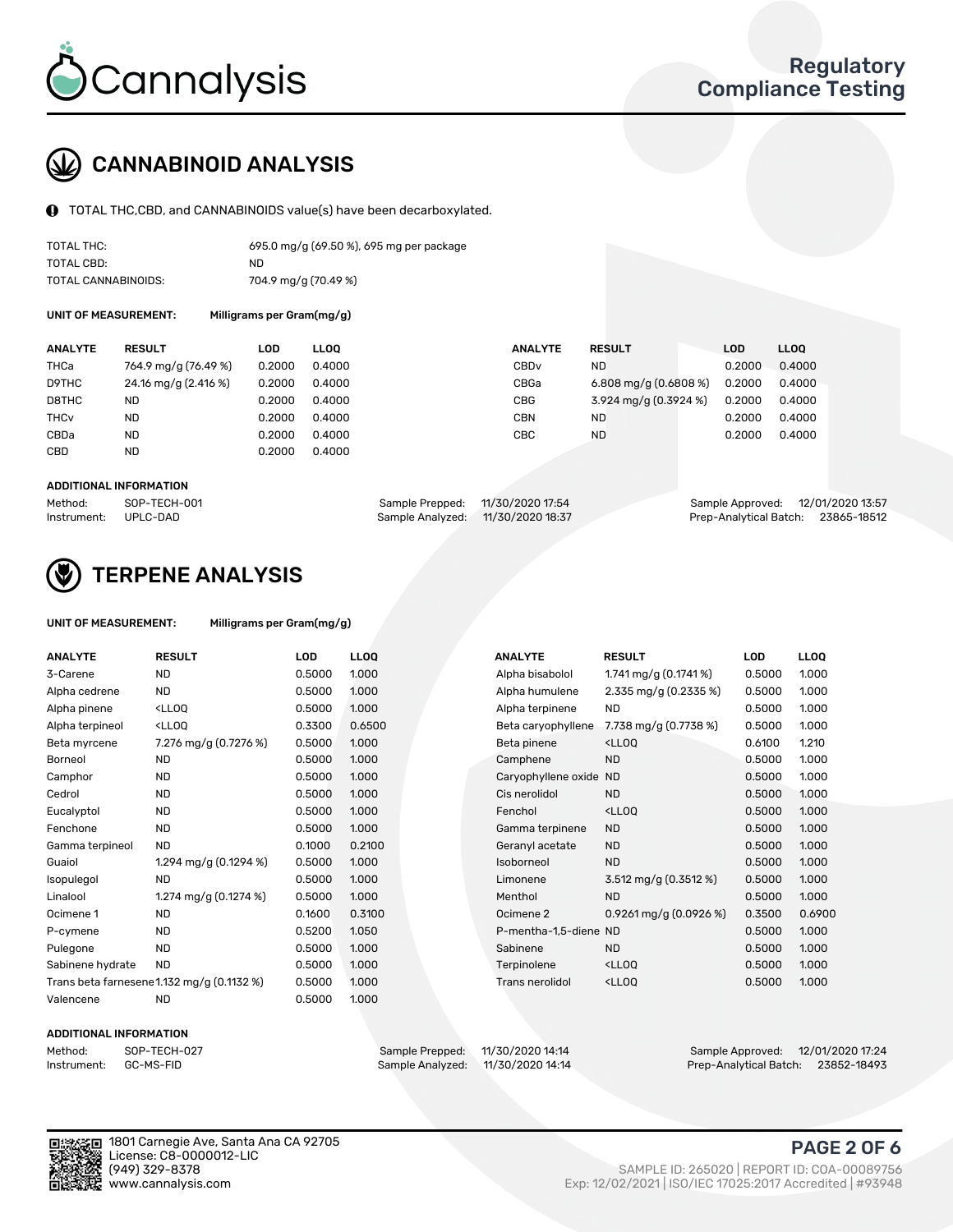

# CHEMICAL RESIDUE ANALYSIS PASS

UNIT OF MEASUREMENT: Micrograms per Gram(ug/g)

| <b>ANALYTE</b>    | <b>RESULT</b> | LOD    | <b>LLOQ</b> | <b>ACTION LEVEL</b> |      | <b>ANALYTE</b>      | <b>RESULT</b> | LOD    | <b>LLOQ</b> | <b>ACTION LEVEL</b> |      |
|-------------------|---------------|--------|-------------|---------------------|------|---------------------|---------------|--------|-------------|---------------------|------|
| Abamectin         | <b>ND</b>     | 0.0200 | 0.0400      | 0.1000              | Pass | Acephate            | <b>ND</b>     | 0.0200 | 0.0400      | 0.1000              | Pass |
| Acequinocyl       | <b>ND</b>     | 0.0200 | 0.0400      | 0.1000              | Pass | Acetamiprid         | <b>ND</b>     | 0.0200 | 0.0400      | 0.1000              | Pass |
| Aldicarb          | <b>ND</b>     | 0.0200 | 0.0400      | 0.0                 | Pass | Azoxystrobin        | <b>ND</b>     | 0.0200 | 0.0400      | 0.1000              | Pass |
| <b>Bifenazate</b> | <b>ND</b>     | 0.0200 | 0.0400      | 0.1000              | Pass | Bifenthrin          | <b>ND</b>     | 0.0200 | 0.0400      | 3.000               | Pass |
| <b>Boscalid</b>   | <b>ND</b>     | 0.0200 | 0.0400      | 0.1000              | Pass | Carbaryl            | <b>ND</b>     | 0.0200 | 0.0400      | 0.5000              | Pass |
| Carbofuran        | <b>ND</b>     | 0.0200 | 0.0400      | 0.0                 | Pass | Chlorantraniliprole | <b>ND</b>     | 0.0200 | 0.0400      | 10.00               | Pass |
| Clofentezine      | <b>ND</b>     | 0.0200 | 0.0400      | 0.1000              | Pass | Coumaphos           | <b>ND</b>     | 0.0200 | 0.0400      | 0.0                 | Pass |
| Cyfluthrin        | <b>ND</b>     | 0.4000 | 1.000       | 2.000               | Pass | Cypermethrin        | <b>ND</b>     | 0.4000 | 1.000       | 1.000               | Pass |
| Daminozide        | <b>ND</b>     | 0.0200 | 0.0400      | 0.0                 | Pass | Diazinon            | <b>ND</b>     | 0.0200 | 0.0400      | 0.1000              | Pass |
| Dichlorvos        | <b>ND</b>     | 0.0200 | 0.0400      | 0.0                 | Pass | Dimethoate          | <b>ND</b>     | 0.0200 | 0.0400      | 0.0                 | Pass |
| Dimethomorph      | <b>ND</b>     | 0.0200 | 0.0400      | 2.000               | Pass | Ethoprophos         | <b>ND</b>     | 0.0200 | 0.0400      | 0.0                 | Pass |
| Etofenprox        | <b>ND</b>     | 0.0200 | 0.0400      | 0.0                 | Pass | Etoxazole           | <b>ND</b>     | 0.0200 | 0.0400      | 0.1000              | Pass |
| Fenhexamid        | <b>ND</b>     | 0.0200 | 0.0400      | 0.1000              | Pass | Fenoxycarb          | <b>ND</b>     | 0.0200 | 0.0400      | 0.0                 | Pass |
| Fenpyroximate     | <b>ND</b>     | 0.0200 | 0.0400      | 0.1000              | Pass | Fipronil            | <b>ND</b>     | 0.0400 | 0.1000      | 0.0                 | Pass |
| Flonicamid        | <b>ND</b>     | 0.0200 | 0.0400      | 0.1000              | Pass | Fludioxonil         | <b>ND</b>     | 0.0200 | 0.0400      | 0.1000              | Pass |
| Hexythiazox       | <b>ND</b>     | 0.0200 | 0.0400      | 0.1000              | Pass | Imazalil            | <b>ND</b>     | 0.0200 | 0.0400      | 0.0                 | Pass |
| Imidacloprid      | <b>ND</b>     | 0.0200 | 0.0400      | 5.000               | Pass | Kresoxim methyl     | <b>ND</b>     | 0.0200 | 0.0400      | 0.1000              | Pass |
| Malathion         | <b>ND</b>     | 0.0200 | 0.0400      | 0.5000              | Pass | Metalaxyl           | <b>ND</b>     | 0.0200 | 0.0400      | 2.000               | Pass |
| Methiocarb        | <b>ND</b>     | 0.0200 | 0.0400      | 0.0                 | Pass | Methomyl            | <b>ND</b>     | 0.0200 | 0.0400      | 1.000               | Pass |
| Mevinphos         | <b>ND</b>     | 0.0200 | 0.0400      | 0.0                 | Pass | Myclobutanil        | <b>ND</b>     | 0.0200 | 0.0400      | 0.1000              | Pass |
| Naled             | <b>ND</b>     | 0.0200 | 0.0400      | 0.1000              | Pass | Oxamyl              | <b>ND</b>     | 0.0200 | 0.0400      | 0.5000              | Pass |
| Paclobutrazol     | <b>ND</b>     | 0.0200 | 0.0400      | 0.0                 | Pass | Permethrins         | <b>ND</b>     | 0.0400 | 0.1000      | 0.5000              | Pass |
| Phosmet           | <b>ND</b>     | 0.0200 | 0.0400      | 0.1000              | Pass | Piperonyl butoxide  | <b>ND</b>     | 0.0200 | 0.0400      | 3.000               | Pass |
| Prallethrin       | <b>ND</b>     | 0.0200 | 0.0400      | 0.1000              | Pass | Propiconazole       | <b>ND</b>     | 0.0200 | 0.0400      | 0.1000              | Pass |
| Propoxur          | <b>ND</b>     | 0.0200 | 0.0400      | 0.0                 | Pass | Pyrethrins          | <b>ND</b>     | 0.0200 | 0.0400      | 0.5000              | Pass |
| Pyridaben         | <b>ND</b>     | 0.0200 | 0.0400      | 0.1000              | Pass | Spinetoram          | <b>ND</b>     | 0.0200 | 0.0400      | 0.1000              | Pass |
| Spinosad          | <b>ND</b>     | 0.0300 | 0.0700      | 0.1000              | Pass | Spiromesifen        | <b>ND</b>     | 0.0200 | 0.0400      | 0.1000              | Pass |
| Spirotetramat     | <b>ND</b>     | 0.0200 | 0.0400      | 0.1000              | Pass | Spiroxamine         | <b>ND</b>     | 0.0200 | 0.0400      | 0.0                 | Pass |
| Tebuconazole      | <b>ND</b>     | 0.0200 | 0.0400      | 0.1000              | Pass | Thiacloprid         | <b>ND</b>     | 0.0200 | 0.0400      | 0.0                 | Pass |
| Thiamethoxam      | <b>ND</b>     | 0.0200 | 0.0400      | 5.000               | Pass | Trifloxystrobin     | <b>ND</b>     | 0.0200 | 0.0400      | 0.1000              | Pass |
|                   |               |        |             |                     |      |                     |               |        |             |                     |      |

#### ADDITIONAL INFORMATION

Instrument: LC-MS/MS Sample Analyzed: 12/02/2020 13:47 Prep-Analytical Batch: 23968-18598

Method: SOP-TECH-002 Sample Prepped: 12/02/2020 13:44 Sample Approved: 12/02/2020 21:40



PAGE 3 OF 6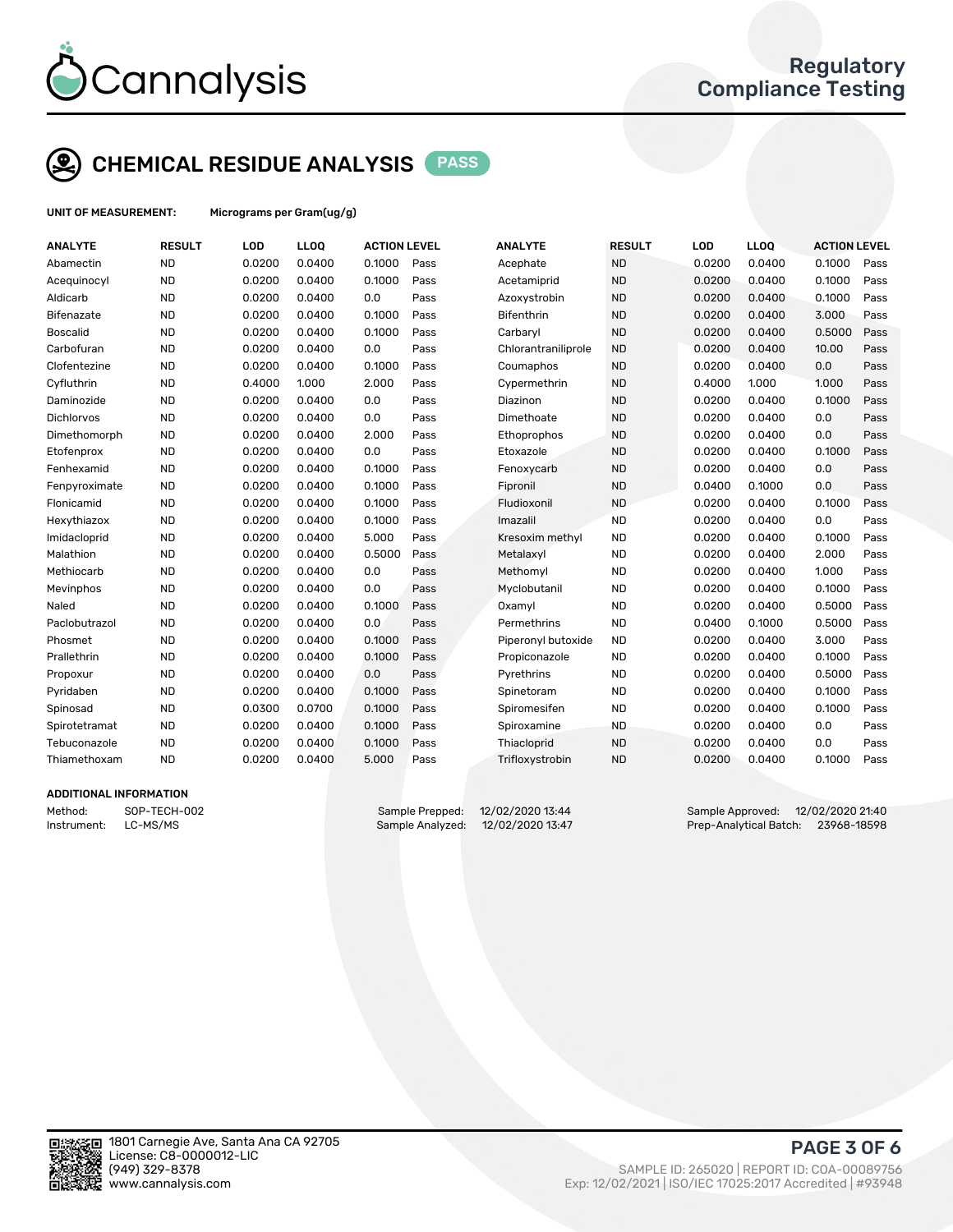

# CHEMICAL RESIDUE GC ANALYSIS PASS

| UNIT OF MEASUREMENT: | Microgram |
|----------------------|-----------|
|                      |           |

Is per Gram(ug/g)

| <b>ANALYTE</b>         | <b>RESULT</b>            | LOD    | <b>LLOO</b> | <b>ACTION LEVEL</b> |                                     | <b>ANALYTE</b>                       | <b>RESULT</b> | LOD              | <b>LLOO</b>            | <b>ACTION LEVEL</b>             |      |
|------------------------|--------------------------|--------|-------------|---------------------|-------------------------------------|--------------------------------------|---------------|------------------|------------------------|---------------------------------|------|
| Captan                 | <b>ND</b>                | 0.1000 | 0.2000      | 0.7000              | Pass                                | Chlordane                            | <b>ND</b>     | 0.0109           | 0.0136                 | 0.0                             | Pass |
| Methyl parathion       | <b>ND</b>                | 0.0400 | 0.1000      | 0.0                 | Pass                                | <b>PCNB</b>                          | <b>ND</b>     | 0.0200           | 0.0400                 | 0.1000                          | Pass |
| Chlorfenapyr           | <b>ND</b>                | 0.0800 | 0.1000      | 0.0                 | Pass                                | Chlorpyrifos                         | <b>ND</b>     | 0.0800           | 0.1000                 | 0.0                             | Pass |
| ADDITIONAL INFORMATION |                          |        |             |                     |                                     |                                      |               |                  |                        |                                 |      |
| Method:<br>Instrument: | SOP-TECH-010<br>GC-MS/MS |        |             |                     | Sample Prepped:<br>Sample Analyzed: | 11/30/2020 15:53<br>11/30/2020 15:54 |               | Sample Approved: | Prep-Analytical Batch: | 12/01/2020 17:35<br>23863-18505 |      |

# RESIDUAL SOLVENT ANALYSIS PASS

UNIT OF MEASUREMENT: Micrograms per Gram(ug/g)

|                                                                                                                                   | Pass |
|-----------------------------------------------------------------------------------------------------------------------------------|------|
| 250.0<br><lloo<br>5.000<br/>5000<br/>50.00<br/><b>ND</b><br/>5.000<br/>Pass<br/>Acetonitrile<br/>410.0<br/>Acetone</lloo<br>      |      |
| <b>ND</b><br><b>ND</b><br>Benzene<br>0.5000<br>1.000<br>1.000<br>96.00<br>5000<br>76.80<br><b>Butane</b><br>Pass                  | Pass |
| Chloroform<br><b>ND</b><br><b>ND</b><br>1.000<br>50.00<br>5000<br>0.5000<br>1.000<br>Ethanol<br>10.00<br>Pass                     | Pass |
| <b>Ethyl Acetate</b><br><b>ND</b><br>5000<br><b>Ethyl Ether</b><br><b>ND</b><br>50.00<br>5000<br>50.00<br>25.00<br>5.000<br>Pass  | Pass |
| <b>ND</b><br>Ethylene oxide<br><b>ND</b><br>5.000<br>1.000<br>1.000<br>5000<br>0.5000<br>1.000<br>Heptane<br>Pass                 | Pass |
| Hexane<br><lloo<br>0.5000<br/>5.000<br/>290.0<br/><b>ND</b><br/>50.00<br/>5000<br/>Isopropyl Alcohol<br/>5.000<br/>Pass</lloo<br> | Pass |
| <b>ND</b><br>Methanol<br>10.00<br>50.00<br>3000<br><b>ND</b><br>0.5000<br>1.000<br>1.000<br>Methylene chloride<br>Pass            | Pass |
| Pentane<br><b>ND</b><br>20.00<br>5000<br>1.000<br>50.00<br>5000<br><b>ND</b><br>16.00<br>Pass<br>Propane                          | Pass |
| Toluene<br><b>ND</b><br><b>ND</b><br>0.5000<br>1.000<br>100.0<br>2170<br>890.0<br>6.000<br>Pass<br>Xvlenes                        | Pass |
| <b>ND</b><br>Trichloroethylene<br>0.2500<br>1.000<br>1.000<br>0.5000<br>1.000<br>1.000<br>1.2-Dichloroethane<br><b>ND</b><br>Pass | Pass |

#### ADDITIONAL INFORMATION

Method: SOP-TECH-021 Sample Prepped: 11/30/2020 16:07 Sample Approved: 12/01/2020 17:37<br>Instrument: HS-GC-MS/FID Sample Analyzed: 11/30/2020 16:07 Prep-Analytical Batch: 23867-18506

Prep-Analytical Batch: 23867-18506



UNIT OF MEASUREMENT: Cycle Threshold (Ct)

| <b>ANALYTE</b>         | <b>RESULT</b>              | LOD   | <b>LLOO</b> | <b>ACTION LEVEL</b> |                  | <b>ANALYTE</b>   | <b>RESULT</b> | LOD                                  | <b>LLOO</b>            |     | <b>ACTION LEVEL</b> |
|------------------------|----------------------------|-------|-------------|---------------------|------------------|------------------|---------------|--------------------------------------|------------------------|-----|---------------------|
| A.fumigatus            | ND.                        | 33.00 | 0.0         | 0.0                 | Pass             | A. flavus        | <b>ND</b>     | 33.00                                | 0.0                    | 0.0 | Pass                |
| A. niger               | <b>ND</b>                  | 33.00 | 0.0         | 0.0                 | Pass             | A. terreus       | <b>ND</b>     | 33.00                                | 0.0                    | 0.0 | Pass                |
| <b>STEC</b>            | <b>ND</b>                  | 33.00 | 0.0         | 0.0                 | Pass             | Salmonella spp   | <b>ND</b>     | 33.00                                | 0.0                    | 0.0 | Pass                |
| ADDITIONAL INFORMATION |                            |       |             |                     |                  |                  |               |                                      |                        |     |                     |
| Method:                | SOP-TECH-016, SOP-TECH-022 |       |             |                     | Sample Prepped:  | 12/01/2020 11:01 |               | 12/01/2020 17:27<br>Sample Approved: |                        |     |                     |
| Instrument:            | aPCR                       |       |             |                     | Sample Analyzed: | 12/01/2020 11:08 |               |                                      | Prep-Analytical Batch: |     | 23868-18529         |

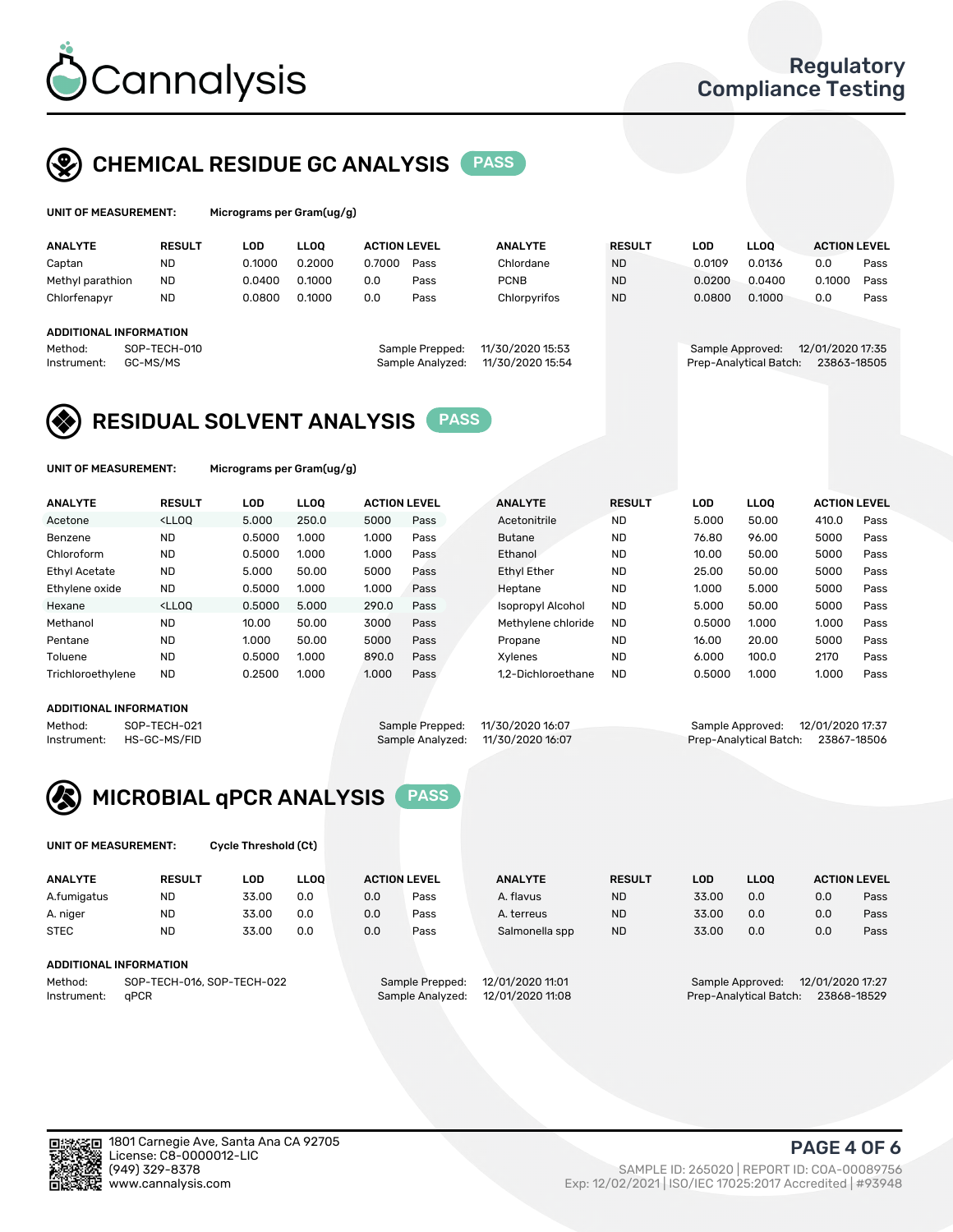



| UNIT OF MEASUREMENT:                                    |                            | Micrograms per Gram(ug/g) |             |                     |                                     |                                      |                                                                                 |                  |                        |                                 |      |
|---------------------------------------------------------|----------------------------|---------------------------|-------------|---------------------|-------------------------------------|--------------------------------------|---------------------------------------------------------------------------------|------------------|------------------------|---------------------------------|------|
| <b>ANALYTE</b>                                          | <b>RESULT</b>              | <b>LOD</b>                | <b>LLOO</b> | <b>ACTION LEVEL</b> |                                     | <b>ANALYTE</b>                       | <b>RESULT</b>                                                                   | <b>LOD</b>       | <b>LLOO</b>            | <b>ACTION LEVEL</b>             |      |
| Arsenic                                                 | <b>ND</b>                  | 0.0200                    | 0.0500      | 0.2000 Pass         |                                     | Cadmium                              | <lloq< td=""><td>0.0050</td><td>0.0500</td><td>0.2000</td><td>Pass</td></lloq<> | 0.0050           | 0.0500                 | 0.2000                          | Pass |
| Lead                                                    | $0.0502$ ug/g              | 0.0100                    | 0.0500      | 0.5000 Pass         |                                     | Mercury                              | <b>ND</b>                                                                       | 0.0030           | 0.0500                 | 0.1000                          | Pass |
| <b>ADDITIONAL INFORMATION</b><br>Method:<br>Instrument: | SOP-TECH-013<br>ICP-MS     |                           |             |                     | Sample Prepped:<br>Sample Analyzed: | 12/01/2020 08:05<br>12/01/2020 10:44 |                                                                                 | Sample Approved: | Prep-Analytical Batch: | 12/01/2020 15:52<br>23882-18525 |      |
| (纂)                                                     | <b>MYCOTOXINS ANALYSIS</b> |                           |             | <b>PASS</b>         |                                     |                                      |                                                                                 |                  |                        |                                 |      |



UNIT OF MEASUREMENT: Micrograms per Kilogram(ug/kg)

| <b>ANALYTE</b>          | <b>RESULT</b> | LOD   | LLOO  | <b>ACTION LEVEL</b> |      | <b>ANALYTE</b> | <b>RESULT</b> | LOD   | <b>LLOO</b> | <b>ACTION LEVEL</b> |      |
|-------------------------|---------------|-------|-------|---------------------|------|----------------|---------------|-------|-------------|---------------------|------|
| Aflatoxin B1            | <b>ND</b>     | 1.000 | 2.000 |                     | N/A  | Aflatoxin B2   | <b>ND</b>     | 2.000 | 5.000       |                     | N/A  |
| Aflatoxin G1            | <b>ND</b>     | 2.000 | 5.000 |                     | N/A  | Aflatoxin G2   | <b>ND</b>     | 2.000 | 5.000       |                     | N/A  |
| <b>Total Aflatoxins</b> | <b>ND</b>     | 10.00 | 14.00 | 20.00               | Pass | Ochratoxin A   | <b>ND</b>     | 1.000 | 2.000       | 20.00               | Pass |
|                         |               |       |       |                     |      |                |               |       |             |                     |      |

#### ADDITIONAL INFORMATION

Method: SOP-TECH-020 Sample Prepped: 11/30/2020 14:46 Sample Approved: 12/01/2020 11:51 Instrument: LC-MS/MS Sample Analyzed: 11/30/2020 14:48 Prep-Analytical Batch: 23855-18496

# FILTH & FOREIGN MATERIAL ANALYSIS PASS

UNIT OF MEASUREMENT: Filth and Foreign Matter (%, #/3g)

| <b>ANALYTE</b>                                              | <b>RESULT</b> | LOD | <b>LLOO</b> | <b>ACTION LEVEL</b> |                                     | <b>ANALYTE</b>                       | <b>RESULT</b> | LOD | <b>LLOO</b>                                | <b>ACTION LEVEL</b>             |      |
|-------------------------------------------------------------|---------------|-----|-------------|---------------------|-------------------------------------|--------------------------------------|---------------|-----|--------------------------------------------|---------------------------------|------|
| IF RH ME                                                    | <b>ND</b>     | 0.0 | 0.0         | 1.000               | Pass                                | <b>IFM</b>                           | <b>ND</b>     | 0.0 | 0.0                                        | 25.00                           | Pass |
| Mold                                                        | <b>ND</b>     | 0.0 | 0.0         | 25.00               | Pass                                | <b>SSCD</b>                          | <b>ND</b>     | 0.0 | 0.0                                        | 25.00                           | Pass |
| ADDITIONAL INFORMATION                                      |               |     |             |                     |                                     |                                      |               |     |                                            |                                 |      |
| Method:<br>SOP-TECH-009<br>Instrument:<br>Visual Inspection |               |     |             |                     | Sample Prepped:<br>Sample Analyzed: | 11/30/2020 12:52<br>11/30/2020 12:54 |               |     | Sample Approved:<br>Prep-Analytical Batch: | 11/30/2020 13:02<br>23849-18490 |      |



PAGE 5 OF 6